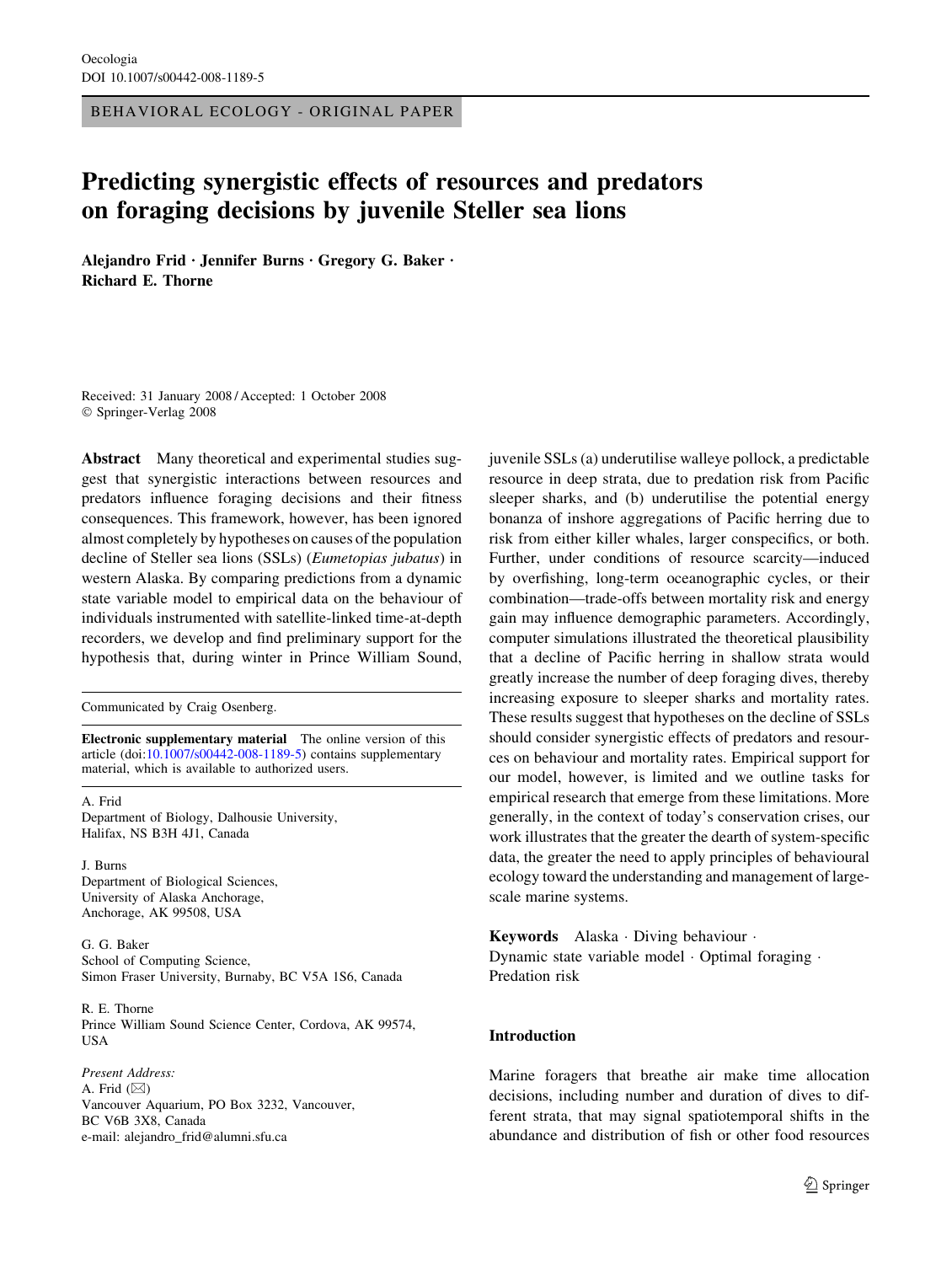<span id="page-1-0"></span>(Monaghan [1996;](#page-11-0) Mori and Boyd [2004\)](#page-11-0). Accordingly, studies of at-sea behaviour have aimed to elucidate the role of resource scarcity in the population trajectories of airbreathing vertebrates (Lewis et al. [2006](#page-11-0)), including endangered Steller sea lions (SSLs; Eumetopias jubatus) in western Alaska (e.g. Loughlin et al. [2003](#page-11-0)).

Resources, however, are not the only drivers of foraging decisions. Virtually all animal taxa optimise trade-offs between energy gain and risk of mortality by underutilising resources—using them less than expected from their energetic profitability—when access to resources requires greater risks. In other words, functional loss of resources and lost energetic opportunities are nonlethal effects of predators on their prey (Lima and Dill [1990;](#page-11-0) Wirsing et al. [2008\)](#page-11-0). In spite of their general ecological importance, nonlethal effects of predators rarely have been considered as potential influences on foraging decisions by airbreathing vertebrates (Frid et al. [2007a](#page-10-0)). Further, although predators are the most common form of perceived danger, risk from larger conspecifics may lead to behavioural decisions that, functionally, do not differ from those managing predator avoidance (e.g. Ben-David et al. [2004](#page-10-0)).

In this paper we apply the framework of risk–energy trade-offs and optimisation theory to seek insight into the drivers of foraging decisions by two-year-old SSLs (hereon, ''juvenile SSLs'') in Prince William Sound (PWS), western Alaska. Specifically, we derive a dynamic state variable model (Clark and Mangel [2000](#page-10-0)) of foraging decisions under different risk scenarios and compare predictions to empirical data. These analyses are motivated by the decline of SSLs and other pinnipeds in western Alaska, which began in the late 1970s. Leading hypotheses for causes of the decline have emphasized top-down and bottom-up influences as independent factors (reviewed in Wolf et al. [2006](#page-11-0)). Although the concurrent importance of predation, competition and resource availability has gained recent recognition (Guénette et al. [2006;](#page-10-0) Wolf et al. [2006](#page-11-0)), an understanding is still required of how behavioural mechanisms might influence synergistic effects of resources and predators on population parameters, as experiments in other systems demonstrate (e.g. Anholt and Werner [1995;](#page-10-0) Biro et al. [2003\)](#page-10-0).

The framework of risk–energy trade-offs is relevant to our case study because empirical data suggest that juvenile SSLs underutilise an abundant near-surface resource with very high energy density: adult herring (Clupea palassi) aggregations overwintering in inshore waters (hereon, "inshore herring"). One set of studies, which could not determine the age–sex class and identities of individual SSLs, found strong correlations at fine spatial scales between the density of inshore herring and sea lion numbers (Thomas and Thorne [2001;](#page-11-0) Thorne [2004](#page-11-0)). In contrast, juvenile SSLs instrumented with satellite tags rarely used

the locations of inshore herring (Briggs [2005](#page-10-0); this study). We are unaware of any studies documenting adults as a form of intraspecific risk for juvenile SSLs. Nonetheless, we speculate that SSLs foraging on inshore herring tend to be adults, and that juvenile SSLs underutilise this resource to reduce the threat of intraspecific aggression. Alternatively, mammal-eating killer whales (Orcinus orca) might be a source of elevated risk during winter at inshore herring aggregations, and juvenile SSLs might be less willing to face that risk than older conspecifics. This possibility, however, cannot be examined empirically, because killer whale studies have been limited to non-winter months (Saulitis et al. [2000;](#page-11-0) Matkin et al. [2003](#page-11-0)). Regardless of its source, elevated risk at herring inshore aggregations should, theoretically, produce the same functional outcome: resource underutilisation.

Further, in the open basin of PWS, where juvenile SSLs do much of their winter foraging, herring are an unpredictable resource because their near-surface aggregations are widely dispersed and often ephemeral. In contrast, walleye pollock (Theragra chalcogramma) have lower energy density than herring, but their larger size and more continuous distribution potentially makes them the more predictable and profitable resource in the long term (Gende and Sigler [2006](#page-10-0); Frid et al. [2007b\)](#page-10-0). Most juvenile SSLs studied to date in PWS, however, rarely dived to strata where pollock are abundant (Briggs [2005](#page-10-0), this study), suggesting that these individuals incurred a functional loss of resources due to predation risk, possibly from Pacific sleeper sharks (Somniosus pacificus) which overlap spatially with pollock (Frid et al. [2007b\)](#page-10-0).

Given this backdrop, we used the model to investigate the plausibility that perceived risk causes juvenile SSLs to underutilise walleye pollock in deep strata and inshore herring aggregations. We also investigated the use of other foraging locations and sought the theoretical scenarios which best fit the empirical data.

# Methods

#### Capture and instrumentation of SSLs studied in the field

Seven juvenile SSLs (17 months old at the time of instrumentation) were monitored using external diverecording satellite tags between November 2003 and July 2004, but the data presented here are only for March 2004. Captures took place during November 2003 at the Glacier Island haulout in PWS (Rehberg and Burns [2008](#page-11-0)). Sea lions were categorized as juveniles based on length, mass, tooth eruption pattern and canine length (King et al. [2007](#page-11-0)), and assumed to have been born on 1 June (Pitcher et al. [2001](#page-11-0)). They were captured with underwater dive-capture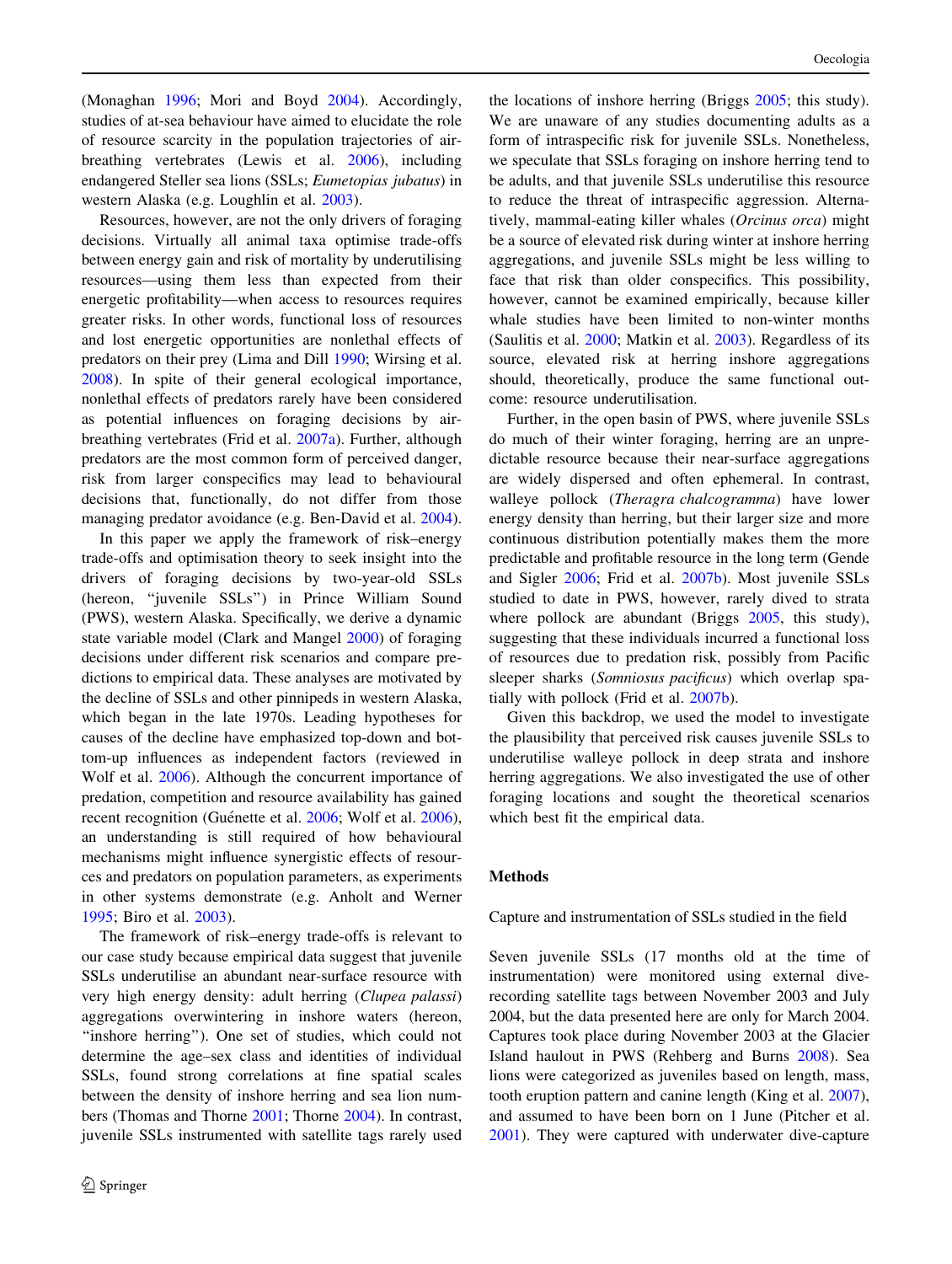<span id="page-2-0"></span>techniques (Raum-Suryan et al. [2004\)](#page-11-0) and transferred by skiff to a research vessel for processing under isoflurane anaesthesia (Heath et al. [1997\)](#page-11-0). Once anaesthetized, satellite-relay data loggers (SRDL, Model 7000, Sea Mammal Research Unit, St. Andrews, Scotland, 300 g) were attached to the fur on the top of the head of each animal using cool-setting epoxy (10 min Epoxy No. 14255, ITW Devcon, Danvers, MA, USA). A pressure transducer and conductivity sensor monitored instrument depth and immersion status (wet or dry) every 4 s. These data were aggregated into measures of diving behaviour (Fedak et al. [2001\)](#page-10-0), and stored in on-board memory prior to transmission to the Argos satellite data-relay system (Argos/CLS [2000\)](#page-10-0). SRDLs reported the date, time, maximum depth and duration of all dives longer than 8 s and deeper than 8 m. However, due to uplink bandwidth constraints, only a subset of dives was successfully relayed by the Argos satellite system. Animal locations received from Service Argos were screened by an iterative forward/backward averaging filter that identified and excluded locations that would require rates of travel greater than 4 m  $s^{-1}$  (Vincent et al. [2002\)](#page-11-0). These positions were then used to reconstruct a trackline so that locations could be estimated for all dives (Fedak 2001). Dives were then coded as occurring during the day (sun above the horizon) or night (sun below the horizon), as determined from solar elevation at the time and location of the dive. Behavioural and positional information was then integrated into Access databases, and exported into ArcGIS (ESRI, Inc., Redlands, CA, USA) so that dives could be associated with the nearest neighbour values for bottom elevation with respect to the mean lower low water datum. In this process, bathymetric data (Rehberg and Gellat [2003](#page-11-0)) were projected to UTM Zone 6, WGS 1984 coordinates, and then interpolated into a grid with  $250 \text{ m}^2$  cells.

Once each dive was associated with the latitude, longitude, and seafloor depth at which it occurred, it was placed into one of five location–depth strata categories corresponding to the foraging locations represented by the model (Fig. 1). The inshore herring aggregation was located at Two Moon Bay, between 146.383° and  $146.700^{\circ}$ W longitude, and  $60.716^{\circ}$  and  $60.783^{\circ}$ N latitude, provided that the bathymetric depth was  $\leq 65$  m. Nearshore shallow strata were areas outside the inshore herring aggregation where both seafloor and dive depths were  $<$  65 m. Offshore habitats were regions where the seafloor was  $>$  200 m deep; this habitat was further categorized by dive depth into offshore shallow strata with dive depths  $<$  65 m, offshore mid-depth strata with dive depths of 65.01–105 m, and offshore deep strata with dive depths of 105.1–305 m.

For each individual, daily averages for each location– depth strata category and diel period were calculated for maximum diving depth (m), and the duration (s) of postdive surface interval (to a maximum duration of 6 min), vertical travel, and bottom time (assumed to represent time



Fig. 1 Spatial structure of the juvenile Stellar sea lion (Eumetopias  $jubatus$ ) foraging decision model. Locations  $(h)$  are represented by boxes that include descriptive names and the numerical labels used in the model. One-way travel times  $(\tau)$  between locations linked by *solid* arrows are given in 1-h units. Dashed arrows represent potential foraging dives within each location; numerical labels contained in boxes identify the decision to dive  $(d)$  to a specific resource patch; the

range of diel-dependent depths associated with each decision is superimposed on the *arrows* (see Table S1 in the "Electronic supplementary material"). Locations are ordered, from *left* to *right*, according to increasing distance from the haulout; Table [1](#page-3-0) describes resources characterising each location. The inshore location is a large bay, while the nearshore and offshore locations represent more exposed waters near and far from shore, respectively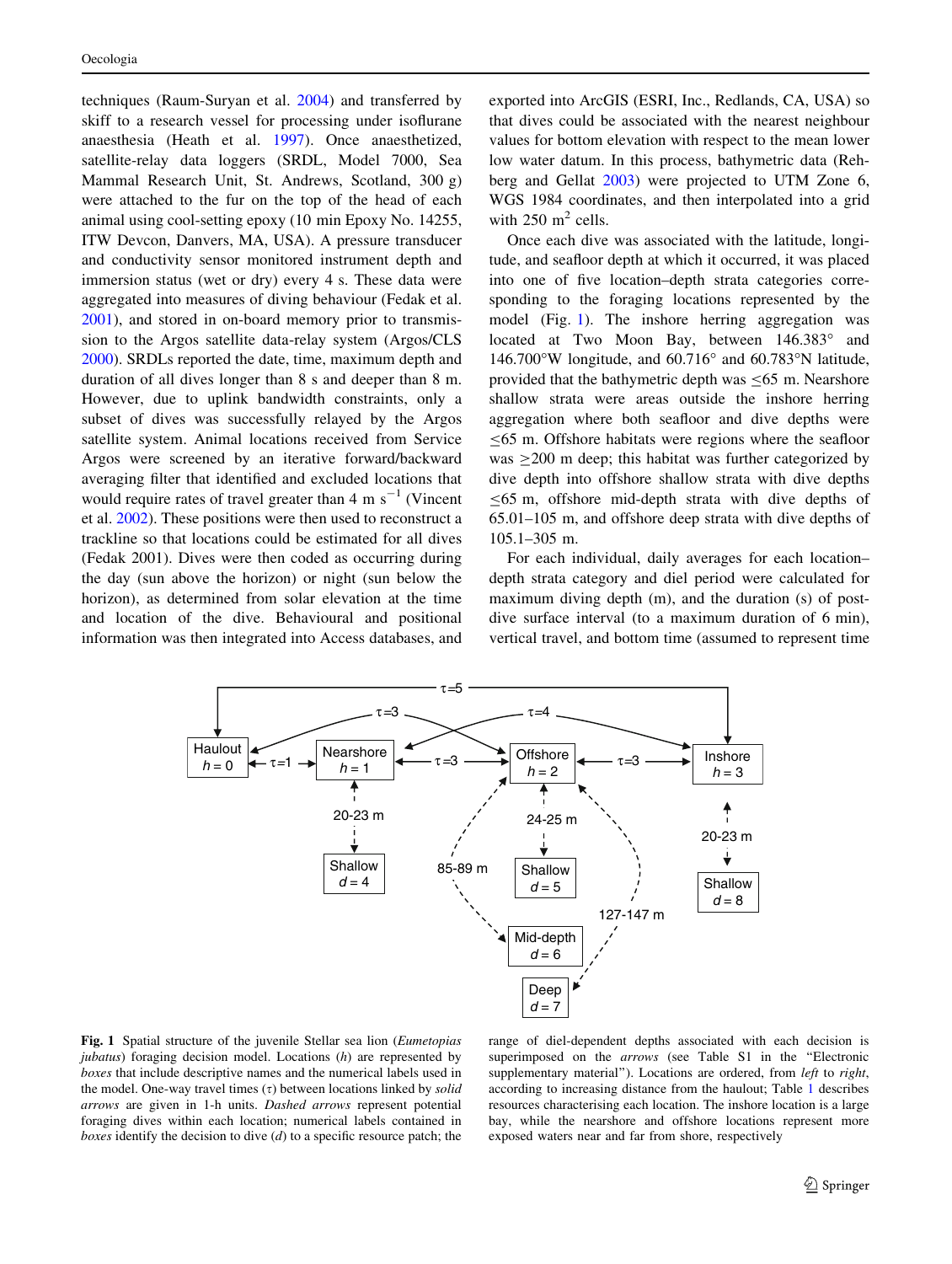<span id="page-3-0"></span>at a foraging patch, and defined operationally as time spent at  $>85\%$  of maximum depth). Overall mean durations of different dive cycle components were estimated from daily averages. (Table S1 in the ''Electronic supplementary material''.)

# The model

This section summarises the main assumptions and structure of the model. Model derivation and parameterisation are detailed in the ''Electronic supplementary material''.

Although SSLs might prey on several fish species, the model considers only Pacific herring and walleye pollock. This simplification is justified because these species comprise the two dominant fish biomasses of PWS (Thorne [2004](#page-11-0)) and are major prey items. During winter, pollock and herring remains had frequencies of occurrence of 56.2 and 22.8%, respectively, in sea lion scats collected at haulouts adjacent to PWS (Sinclair and Zeppelin [2002;](#page-11-0) data cannot stratify results by age–sex classes and are for that study's region 1).

In the model, both killer whales and Pacific sleeper sharks are potential predators. While evidence that killer whales prey on SSLs is strong (e.g. Heise et al. [2003](#page-11-0)), an analysis of stomach contents of sleeper sharks in the Gulf of Alaska found cephalopods to be a major prey item but no evidence of shark predation on SSLs (Sigler et al. [2006\)](#page-11-0). The stomach content data, however, include only sharks with precaudal lengths of  $\langle 2.5 \text{ m}, \text{ much smaller} \rangle$ than the maximum total lengths of  $>4$  m reported by other studies (e.g. Yano et al. [2007\)](#page-11-0). Sharks generally undergo ontogenetic diet shifts, and recent data collected by Yano et al. ([2007\)](#page-11-0) for Pacific sleeper sharks and two close relatives (S. microcephalus and S. antarcticus) suggest that cephalopods are a major prey item for small to mid-sized sharks, yet marine mammals and teleost fish become more important prey items as sharks become larger. This backdrop, along with vast evidence that prey modify their behaviour in response to perceived risk, even if lethal interactions occur only rarely (e.g. Lima and Dill [1990;](#page-11-0) Wirsing et al. [2008](#page-11-0)), justify sleeper sharks as sources of perceived risk in the model.

The model depicts spatial variation in risk–energy tradeoffs across four locations: (1) the haulout, which is safe from predators but lacks food, (2) a nearshore location containing equal proportions of Age 1, Age 2, and adult herring in shallow strata, (3) an offshore location containing a shallow strata with adult herring, a mid-depth strata with equal proportions of adult pollock, juvenile pollock, and adult herring, and a deep strata containing adult pollock, and (4) an inshore herring aggregation in shallow strata (Fig. [1](#page-2-0), Table 1). Killer whales are the main potential predator at or near the surface but are rare to absent in

| Foraging location <sup>3</sup> Resource type |                                                                                                                                                                       | Mean wet mass Mean energy<br>per fish (g) | density (kJ $g^{-1}$ , wet) (kg m <sup>-3</sup> ) | Mean density                                    |                                                                                                                  | Instantaneous probability<br>of capturing a fish <sup>b</sup> |     | Volume of water with fish<br>$(proportion)^{p}$ |         |
|----------------------------------------------|-----------------------------------------------------------------------------------------------------------------------------------------------------------------------|-------------------------------------------|---------------------------------------------------|-------------------------------------------------|------------------------------------------------------------------------------------------------------------------|---------------------------------------------------------------|-----|-------------------------------------------------|---------|
|                                              |                                                                                                                                                                       |                                           |                                                   | Night                                           | Day                                                                                                              | Night                                                         | Day | Night                                           | Day     |
|                                              | age 1 and age 2 herring (A)<br>Nearshore shallow 1/3 proportions of adult,                                                                                            | €<br>60.0                                 | 5.14 $(A)$                                        |                                                 | 8.80 × 10 <sup>-2</sup> (A) 8.80 × 10 <sup>-2</sup> (A) 1.46 × 10 <sup>-2</sup> 9.98 × 10 <sup>-3</sup> 0.51 (A) |                                                               |     |                                                 | 0.51(A) |
| Offshore shallow                             | Ad. herring (A)                                                                                                                                                       | 131.0(A)                                  | 5.80 (A)                                          | $1.11 \times 10^{-5}$                           | $3.64 \times 10^{-5}$                                                                                            | $1.58 \times 10^{-3}$ 2.17 $\times 10^{-3}$ 0.27              |     |                                                 | 0.24    |
|                                              | Offshore mid-depth 1/3 proportions of ad. herring, 299.9 (A)<br>juv. pollock and ad.<br>pollock (A)                                                                   |                                           | 4.48 (A)                                          | $1.11\times10^{-5}$                             | $2.10 \times 10^{-5}$                                                                                            | $3.44 \times 10^{-3}$ $2.42 \times 10^{-3}$ 0.90              |     |                                                 | 0.69    |
| Offshore deep                                | Ad. pollock                                                                                                                                                           | 711.4                                     | 4.08                                              | $4.49 \times 10^{-5}$ (A) $4.49 \times 10^{-5}$ |                                                                                                                  | $2.62 \times 10^{-3}$ $2.62 \times 10^{-3}$ 0.96              |     |                                                 | 0.96(A) |
| Inshore herring                              | Ad. herring                                                                                                                                                           | 131.0                                     | 5.80                                              | $8.80\,\times\,10^{-2}$                         | 8.80 $\times$ 10 <sup>-2</sup> (A) 1.36 $\times$ 10 <sup>-2</sup> 9.32 $\times$ 10 <sup>-3</sup> 0.51            |                                                               |     |                                                 | 0.51(A) |
|                                              | Values derive from data, except when (A) indicates assumed values. See Table S2 and related text in the "Electronic supplementary material" for sources and rationale |                                           |                                                   |                                                 |                                                                                                                  |                                                               |     |                                                 |         |
| See Fig. 1                                   |                                                                                                                                                                       |                                           |                                                   |                                                 |                                                                                                                  |                                                               |     |                                                 |         |

Table 1 Parameter values characterizing resources

Parameter values characterizing

Table 1

resources

 See Eq. S4 and related text in the ''Electronic supplementary material'' Eq. S4 and related text in the "Electronic supplementary material" See

ء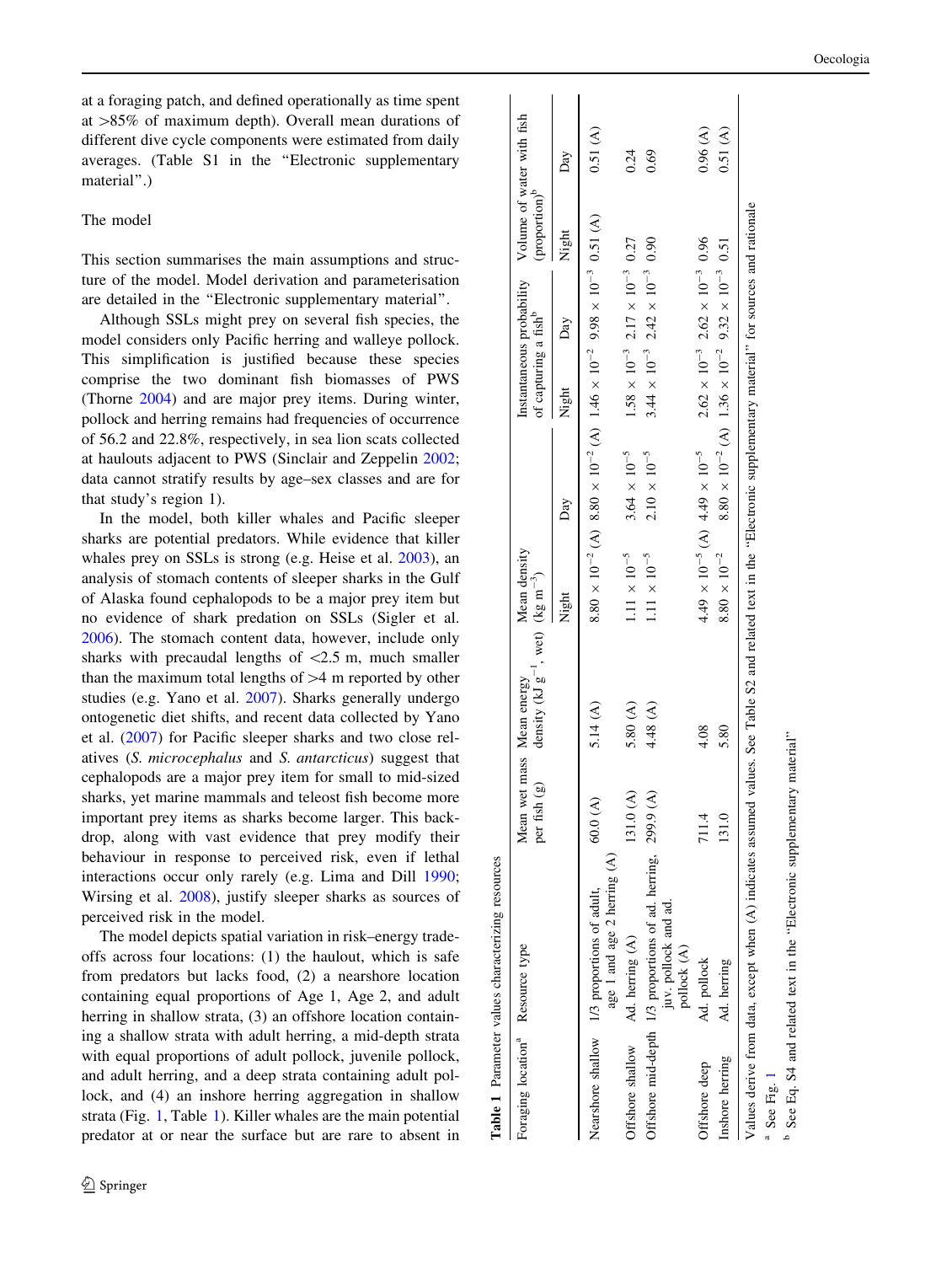deeper strata. The probability of predation by sleeper sharks is very low near the surface but increases with depth (Table 2, Eqs. S1–S3 in the ''Electronic supplementary material''). Depending on the theoretical scenario, risk from adult SSLs and/or killer whales may increase the probability of mortality at inshore herring aggregations.

Simulations cover 30 days of March, when adult herring are still aggregated in the inshore waters where they overwinter (Thomas and Thorne [2001,](#page-11-0) [2003](#page-11-0); Thorne [2004](#page-11-0)). The terminal horizon is  $T$ , at which point herring aggregations disperse into open water. The time preceding  $T$  is divided into 720 1-h basic periods,  $t$ , when decisions  $d$  are made. At the onset of simulations, sea lions are at the haulout, where they can remain or travel to a foraging location. At a foraging location, sea lions may remain at the surface, switch foraging locations, return to the haulout, or dive to a resource patch. The number of basic time periods  $t$  required for one-way travel between surface locations (Fig. [1\)](#page-2-0),  $\tau$  is based on the relative locations of the Glacier Island haulout, the location of fish resources (Table S2 in the ''Electronic supplementary material''), and areas where instrumented SSLs spent substantial amounts of time diving. To estimate  $\tau$ , we assumed a surface swimming speed of 2 m s<sup>-1</sup>  $(7.2 \text{ km h}^{-1})$ , which is approximately the speed of minimum cost of transport (Rosen and Trites [2002\)](#page-11-0).

The model uses two internal states, energy reserves  $X(t) = x$  and stomach fill  $G(t) = g$ , representing the energetic equivalent of lipid stores and the mass of captured fish in stomach at t, respectively. Thus,  $G(t) = g$  is a digestive constraint forcing sea lions to optimise trade-offs

Table 2 Proportions of time spent by each predator type at each depth range considered by the model

| Depth $(m)$       | Diel<br>period | Proportion of time<br>spent by killer<br>whales $(W_n)^a$ | Proportion<br>of time spent<br>by sharks $(S_p)^b$ |
|-------------------|----------------|-----------------------------------------------------------|----------------------------------------------------|
| Surface $(0-10)$  | Day            | 0.58                                                      | 0                                                  |
| Shallow $(11-65)$ | Day            | 0.16                                                      | $1.13 \times 10^{-3}$                              |
| Mid $(66-105)$    | Day            | $6.78 \times 10^{-3}$                                     | $2.27 \times 10^{-2}$                              |
| Deep $(106-205)$  | Day            | $3.43 \times 10^{-4}$                                     | $4.86 \times 10^{-2}$                              |
| Surface $(0-10)$  | Night          | 0.64                                                      | 0                                                  |
| Shallow $(11–65)$ | Night          | 0.164                                                     | $4.65 \times 10^{-3}$                              |
| Mid $(66-105)$    | Night          | $4.33 \times 10^{-3}$                                     | $2.71 \times 10^{-2}$                              |
| Deep (106-205)    | Night          | $1.09 \times 10^{-5}$                                     | $5.55 \times 10^{-2}$                              |

These are the empirical inputs into Eqs. S1 and S3. The 0–10 m depth range applies only to surface locations. Values are averaged from the 10-m depth intervals presented in Fig. 1a, b of Frid et al. [\(2007b\)](#page-10-0)

<sup>a</sup> Based on unpublished data from P.J.O. Miller, A.D. Shapiro and V.B. Deecke for ten mammal-eating killer whales collected in southeast Alaska during June–July 2006

 $<sup>b</sup>$  Based on Hulbert et al. [\(2006](#page-11-0)). The sum of proportions within a diel</sup> period is\1 because sleeper sharks also used strata deeper than 205 m

between the availability and energy density of pollock and herring (Table [1](#page-3-0); Eqs. S4–S6 in ), as well as the decision to leave a foraging location and return to the haulout—at an energetic and time cost of travel—to digest without predation risk.

The environmental state variable  $H(t) = h$  depicts the haulout and the at-sea locations where foraging dives can occur (Fig. [1\)](#page-2-0). Although components of a dive cycle (time at the surface, traveling the water column, and at a foraging patch) have flexible durations that likely respond to resources and predation risk (Frid et al. [2007a](#page-10-0)), the model's 1-h basic period required that foraging bouts comprise contiguous dive cycles with fixed durations (Table S1).

To maximise expected fitness, juvenile SSLs must optimise risk–energy trade-offs such that they avoid predation and survive to  $T$  with energy reserves that are as high as possible (Eqs. S7–S12 in the "Electronic supplementary material'').

#### Computer experiments and empirical testing

The solution to the dynamic programming equation generates an optimal decision matrix for all combinations of state variables and time periods. Based on this matrix, we used forward iterations to conduct computer experiments (Clark and Mangel [2000](#page-10-0)). Throughout, killer whale risk,  $\mu_w$ , remained fixed at  $\mu_w = 2.00 \times 10^{-8}$ . Shark risk,  $\mu_s$ , varied experimentally as a multiple of  $\mu_w$ ; it is expressed as the relative value  $\mu_s \mu_w^{-1}$  (e.g.,  $\mu_s \mu_w^{-1} = 50$  is equivalent to  $\mu$ <sub>s</sub> = 1.00 × 10<sup>-6</sup>). Risk at inshore herring aggregations (hereon, "inshore risk"),  $\eta_{3,d}$ , varied experimentally as a multiplier for  $\mu_w$  only at this location. Our a priori factorial design considered 14 theoretical scenarios: seven levels of shark risk (including none) combined with the absence and presence of elevated inshore risk,  $\eta_{3,d} = 1$  and 2, respectively (Table [3](#page-5-0); Eqs. S1–S3). To ensure that a wider range of parameter values for inshore risk would not alter conclusions on the relative effect of shark and inshore risk on sea lion behaviour, post hoc analyses examined a third and higher level of inshore risk,  $\eta_{3,d} = 3$  (Table S4 in the ''Electronic supplementary material''). Throughout, initial energy state was fixed at  $X(0) = 4$  (13.3% of the maximum attainable), but its effect was assessed in sensitivity analyses (Fig. S6 in the ''Electronic supplementary material'').

We then selected the theoretical scenario that best fit the empirical data on the proportion of dives by juvenile SSLs to different locations during each diel period. As a preliminary selection procedure, the level of shark risk corresponding to the scenario with the lowest residual sum of squares (RSS) was chosen as the potentially most plausible one. RSS values were calculated as the sum of squared differences between predicted and observed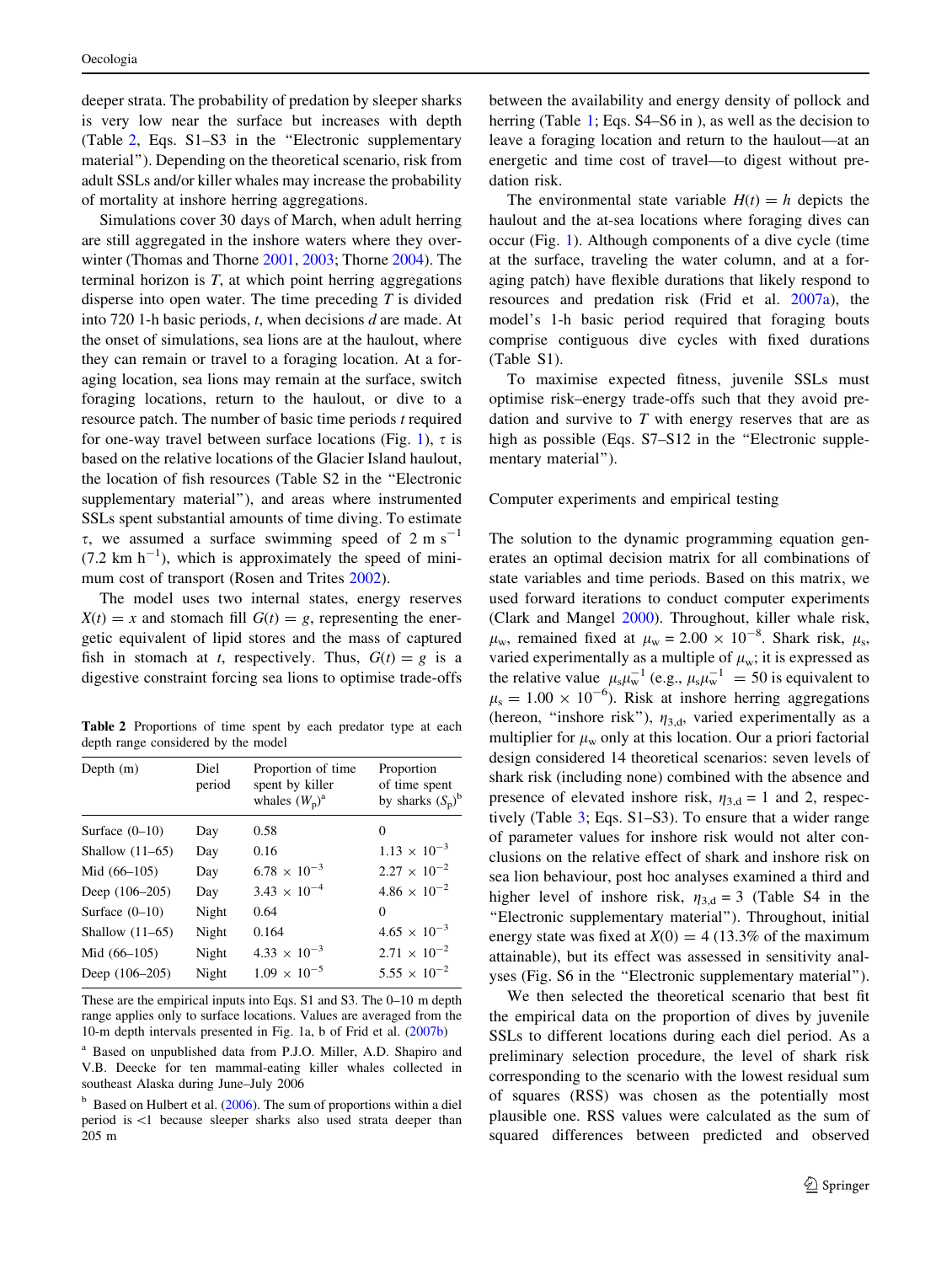<span id="page-5-0"></span>Table 3 Theoretical scenarios simulated in computer experiments and their fit to the empirical data

| Scenario       | Relative<br>shark<br>risk $\mu_s \mu_{\rm w}^{-1{\rm a}}$ | risk<br>b<br>$\eta_{3,d}$ | Inshore RSS by individual sea lion |       |       |       |       |       |       |                  | Total Number of                             | AICc <sup>d</sup>      | $W_i^{\rm d}$                             |
|----------------|-----------------------------------------------------------|---------------------------|------------------------------------|-------|-------|-------|-------|-------|-------|------------------|---------------------------------------------|------------------------|-------------------------------------------|
|                |                                                           |                           | 446PW                              | 445PW | 441PW | 438PW | 449PW | 437PW | 435PW | RSS <sup>c</sup> | predation risk<br>parameters <sup>d,e</sup> |                        |                                           |
|                | $\boldsymbol{0}$                                          |                           | 0.70                               | 0.12  | 0.51  | 0.66  | 0.41  | 0.91  | 0.83  | $4.15 \quad 1$   |                                             |                        | $-195.64$ 1.28 $\times$ 10 <sup>-11</sup> |
| $\overline{c}$ |                                                           |                           | 0.69                               | 0.12  | 0.50  | 0.66  | 0.40  | 0.90  | 0.82  | 4.10             |                                             |                        |                                           |
| 3              | 5                                                         | 1                         | 0.79                               | 0.90  | 0.77  | 0.82  | 0.63  | 1.03  | 0.94  | 5.89             |                                             |                        |                                           |
| 4              | 10                                                        |                           | 0.79                               | 0.91  | 0.77  | 0.82  | 0.63  | 1.03  | 0.94  | 5.89             |                                             |                        |                                           |
| 5              | 15                                                        |                           | 0.79                               | 0.91  | 0.77  | 0.82  | 0.63  | 1.03  | 0.94  | 5.89             | $\overline{2}$                              |                        | $-169.06$ 2.16 $\times$ 10 <sup>-17</sup> |
| 6              | 25                                                        |                           | 0.78                               | 0.90  | 0.77  | 0.81  | 0.62  | 1.02  | 0.93  | 5.83             |                                             |                        |                                           |
| 7              | 50                                                        | 1                         | 0.74                               | 0.87  | 0.73  | 0.77  | 0.58  | 0.98  | 0.89  | 5.56             |                                             |                        |                                           |
| 8              | $\boldsymbol{0}$                                          | 2                         | 0.70                               | 0.11  | 0.50  | 0.65  | 0.42  | 0.88  | 0.81  | 4.08             | $\overline{2}$                              |                        | $-194.80$ 8.38 $\times$ 10 <sup>-12</sup> |
| 9              |                                                           | 2                         | 0.71                               | 0.10  | 0.50  | 0.66  | 0.42  | 0.89  | 0.82  | 4.10             |                                             |                        |                                           |
| 10             | 5                                                         | 2                         | 0.66                               | 0.09  | 0.48  | 0.62  | 0.41  | 0.85  | 0.76  | 3.86             |                                             |                        |                                           |
| 11             | 10                                                        | $\overline{c}$            | 0.62                               | 0.08  | 0.45  | 0.58  | 0.38  | 0.80  | 0.71  | 3.61             |                                             |                        |                                           |
| 12             | 15                                                        | 2                         | 0.17                               | 0.57  | 0.30  | 0.21  | 0.46  | 0.10  | 0.09  | 1.91             | 3                                           | $-245.81 \approx 0.99$ |                                           |
| 13             | 25                                                        | 2                         | 0.18                               | 0.58  | 0.31  | 0.21  | 0.46  | 0.10  | 0.09  | 1.93             |                                             |                        |                                           |
| 14             | 50                                                        | 2                         | 0.18                               | 0.58  | 0.31  | 0.21  | 0.47  | 0.08  | 0.10  | 1.95             |                                             |                        |                                           |

<sup>a</sup> Killer whale risk was fixed at  $\mu_w = 2.00 \times 10^{-8}$  and, for simplicity, shark risk,  $\mu_s$ , is represented as a relative value according to the ratio  $\mu_s\mu_w^{-1}$  (e.g.  $\mu_s\mu_w^{-1} = 15$  is equivalent to  $\mu_s = 3.00 \times 10^{-7}$ ). Note that in Eq. S1,  $\mu_s\mu_w^{-1} = 0$  is equivalent to excluding a shark risk parameter Value is a multiplier for  $\mu_w$  at inshore aggregations. Note that in Eq. S1,  $\eta_{3,d} = 1$  is equivalent to excluding an inshore risk parameter. See Table S4 for assessments of a wider range of parameter values

Sum of RSS by individual sea lions

<sup>d</sup> Applies only to scenarios selected during preliminary selection procedures (see '['Methods](#page-1-0)'')

<sup>e</sup> The predation risk parameters considered during model selection were killer whale risk, shark risk, and elevated inshore risk (Eq. S1). The table provides details for the latter two, which varied experimentally, but not for killer whale risk, which was present in all models at a constant level. Also, the number of resource-related parameters remained constant throughout, and did not affect model selection procedures

proportions of dives for each combination of five foraging locations, two diel periods and seven individual sea lions  $(N = 70$  differences per scenario).

A final selection procedure compared to the empirical data four alternative scenarios that differed in their number or type of fitted predation risk parameters. These scenarios were (1) killer whale risk only, (2) killer whale and elevated inshore risk, (3) shark risk at the level determined by preliminary model selection and killer whale risk, and (4) killer whale, shark, and elevated inshore risk. (Excluding shark and inshore risk parameters is equivalent to using  $\mu_s \mu_w^{-1} = 0$  and  $\eta_{3,d} = 1$ , respectively, in Eq. S1.) Akaike information criterion corrected for small sample size (AICc: reviewed in Johnson and Omland [2004](#page-11-0)) tested whether empirical data were best described by including or excluding inshore and/or shark risk parameters in the model. Uncertainty of the fit of the ''best'' scenario was assessed with Akaike weights  $W_i$ , representing the probability that a given combination of parameters is best among the alternatives considered (reviewed in Johnson and Omland [2004\)](#page-11-0).

#### Results

### Empirical results

Four of seven individuals (435PW, 437PW, 438PW, 446PW) dove to offshore deep strata only rarely or not at all (0–3% of dives) and primarily used nearshore shallow strata (50–83% of dives). Most remaining dives by these individuals (16–43%) were to offshore shallow strata; middepth strata were used rarely or not all (0–6% of dives). Diel use of nearshore shallow strata ranged from primarily nocturnal (435PW) or diurnal (437PW) to no preference (438PW, 446PW). These four individuals, however, used offshore shallow strata mainly at night (Fig. [2](#page-6-0)).

The remaining three individuals made 13, 51 and 21% of their dives to offshore deep strata (individuals 441PW, 445PW and 449PW, respectively), primarily during the day (Fig. [2\)](#page-6-0). Most remaining dives by 445PW, the most frequent deep diver, were to mid-depth strata (21%), primarily during the day. Individuals 441PW and 449PW did most remaining dives (43 and 28%, respectively) to offshore shallow strata, mainly at night, but also used mid-depth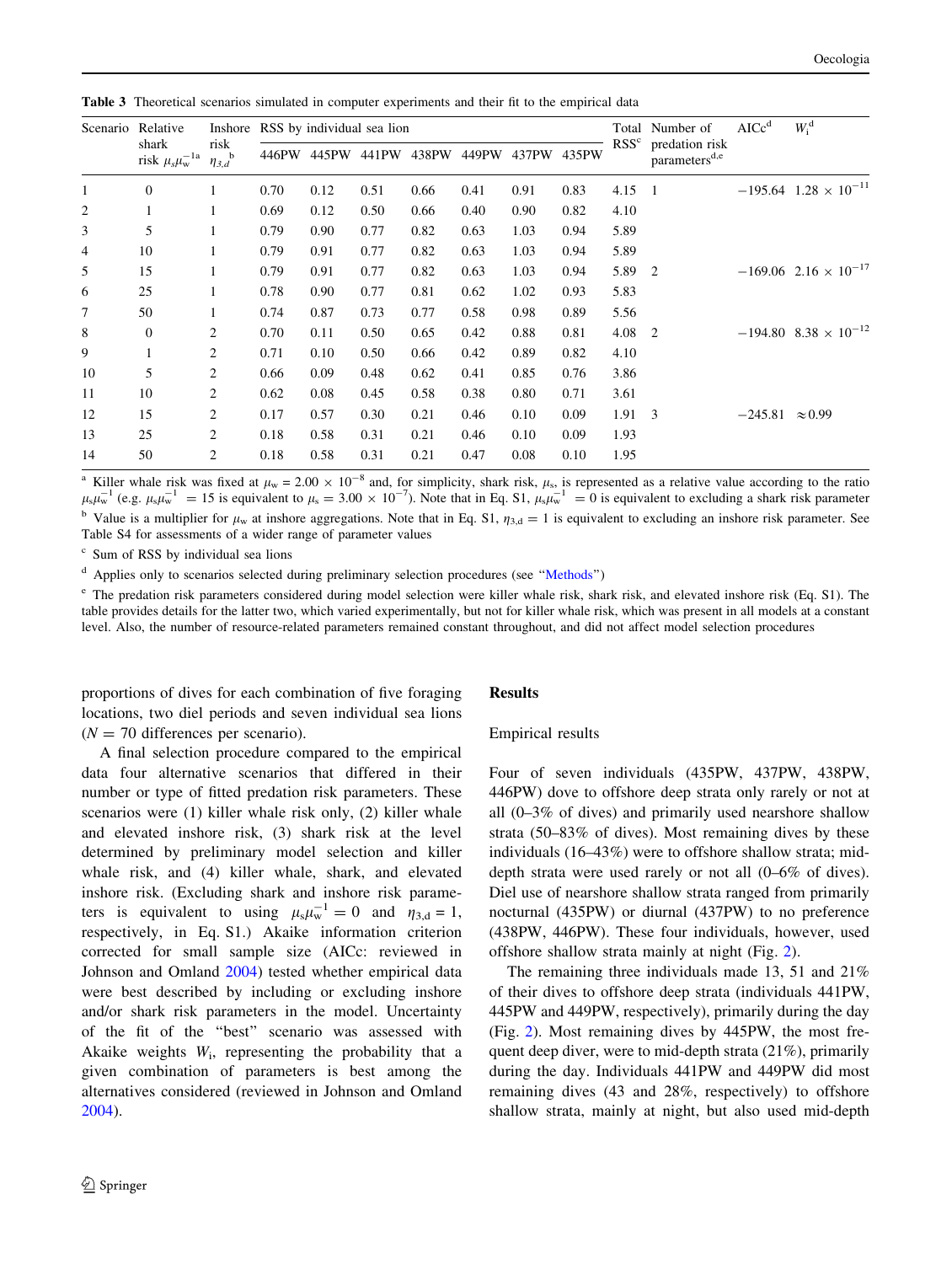<span id="page-6-0"></span>Fig. 2 Empirical data on the number of dives during night (black bars) and day (clear bars) to different locations by seven juvenile SSLs during March 2004. Each panel represents a different individual, and the legend indicates its identification (three digits and the suffix PW), gender  $(F, female; M, male)$ , mass at time of capture (kg), and number of dives analyzed (N)



strata (9 and 22% of dives, respectively), primarily during the day (Fig. 2).

Notably, five of seven individuals did not use the inshore herring aggregation. The exceptions were 446PW and 449PW, which made 4 and 14% of their dives, respectively, at that location (Fig. 2).

Although allometric constraints on diving capacity can influence depth preferences (e.g. Richmond et al. [2006](#page-11-0)), individual differences appeared to not depend on mass at time of capture. The most frequent deep diver also was the second lightest individual (445PW), while the heaviest individual (438PW) dove shallow almost exclusively. Mass at time of capture also does not appear to have strongly influenced depth preferences by the remaining five individuals (Fig. 2).

## Simulation results

Under some treatment combinations, the model predicted substantial use of offshore deep strata, inshore herring aggregations, and nearshore shallow strata (Fig. [3](#page-7-0)). Dives to mid-depth strata, however, were infrequent under all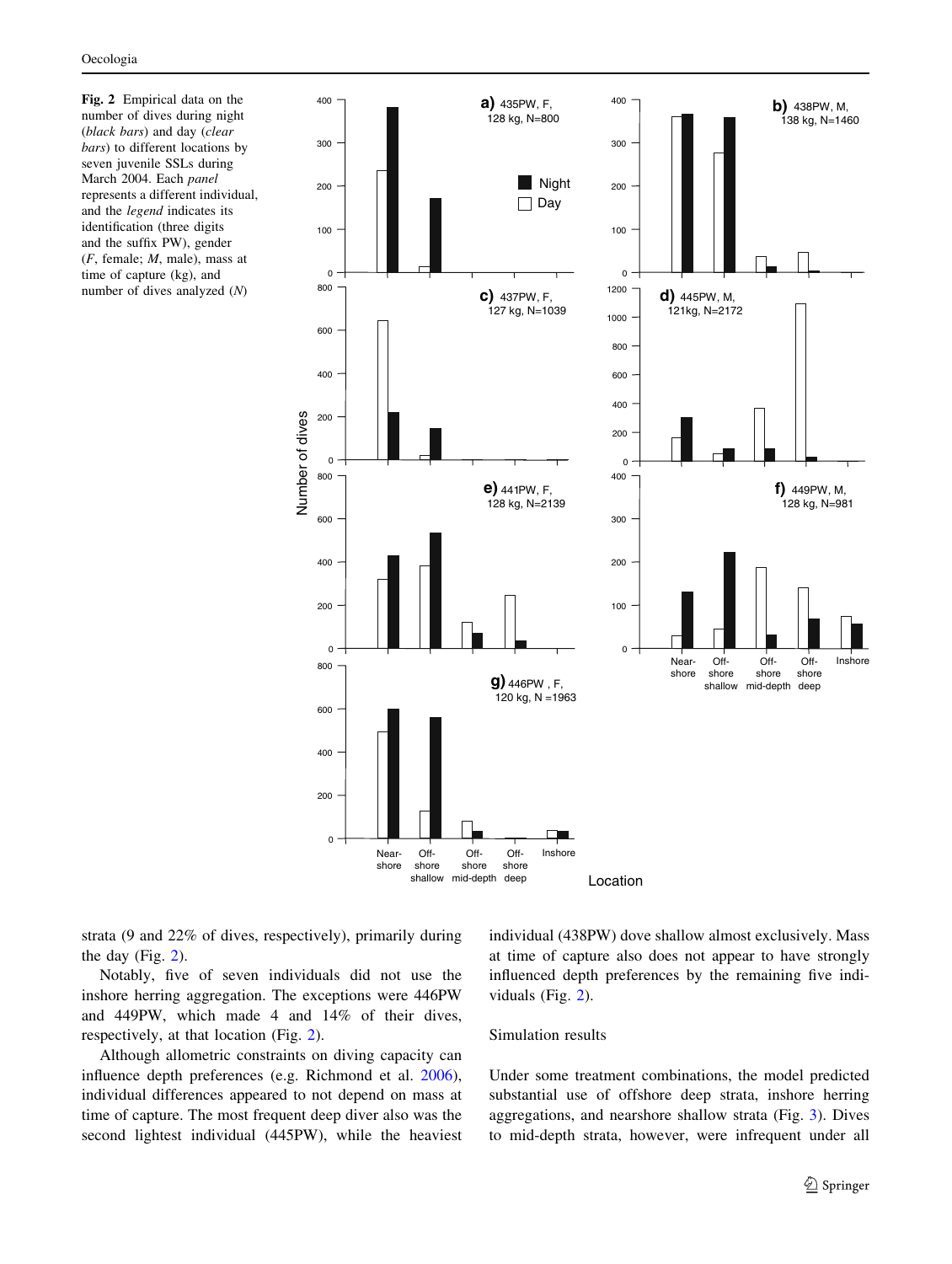<span id="page-7-0"></span>Fig. 3 Predicted proportions of dives to nearshore (a, b), offshore  $(c, d)$  and inshore  $(e, d)$ locations during night (left column) and day (right column) for low  $(\eta_{3,d} = 1, \text{ black circle})$ and high ( $\eta_{3,d} = 2$ , *open circle*) inshore risk scenarios. Data are the means  $(\pm 1SD)$  of 1,000 forward iterations per treatment (minus 10–24 simulations in which mortalities due to starvation or predation occurred, depending on treatment combination)



conditions (Fig. S2 in the ''Electronic supplementary material'') and use of offshore shallow strata, which would have yielded net energetic losses (Fig. S1), did not occur.

If shark risk was absent or very low  $(\mu_s \mu_w^{-1} \le 1)$ , most dives were deep and diurnal. Under elevated inshore risk  $(\eta_{3,d} = 2)$ , diurnal deep dives also were the most frequent dive type at moderate levels of shark risk ( $\mu_s \mu_w^{-1} = 5$  or 10) and—if shark risk was absent or low—the proportion of nocturnal deep dives increased (Fig. 3c, d); these increases in rates of deep diving were compensatory

responses to the avoidance of inshore herring aggregations under elevated risk (Fig. 3e, f). The effect of shark risk reached an asymptote, such that the proportion of dives to different strata differed little between low and mid levels of shark risk ( $\mu_s \mu_w^{-1} = 5{\text -}15$ , depending on inshore risk) and very high levels of shark risk ( $\mu_s \mu_w^{-1} > 15$ ).

Depending on inshore risk, a rise in shark risk may or may not increase the use of inshore herring aggregations or nearshore shallow strata. If  $\eta_{3,d} = 2$ , inshore herring aggregations are used little, regardless of shark risk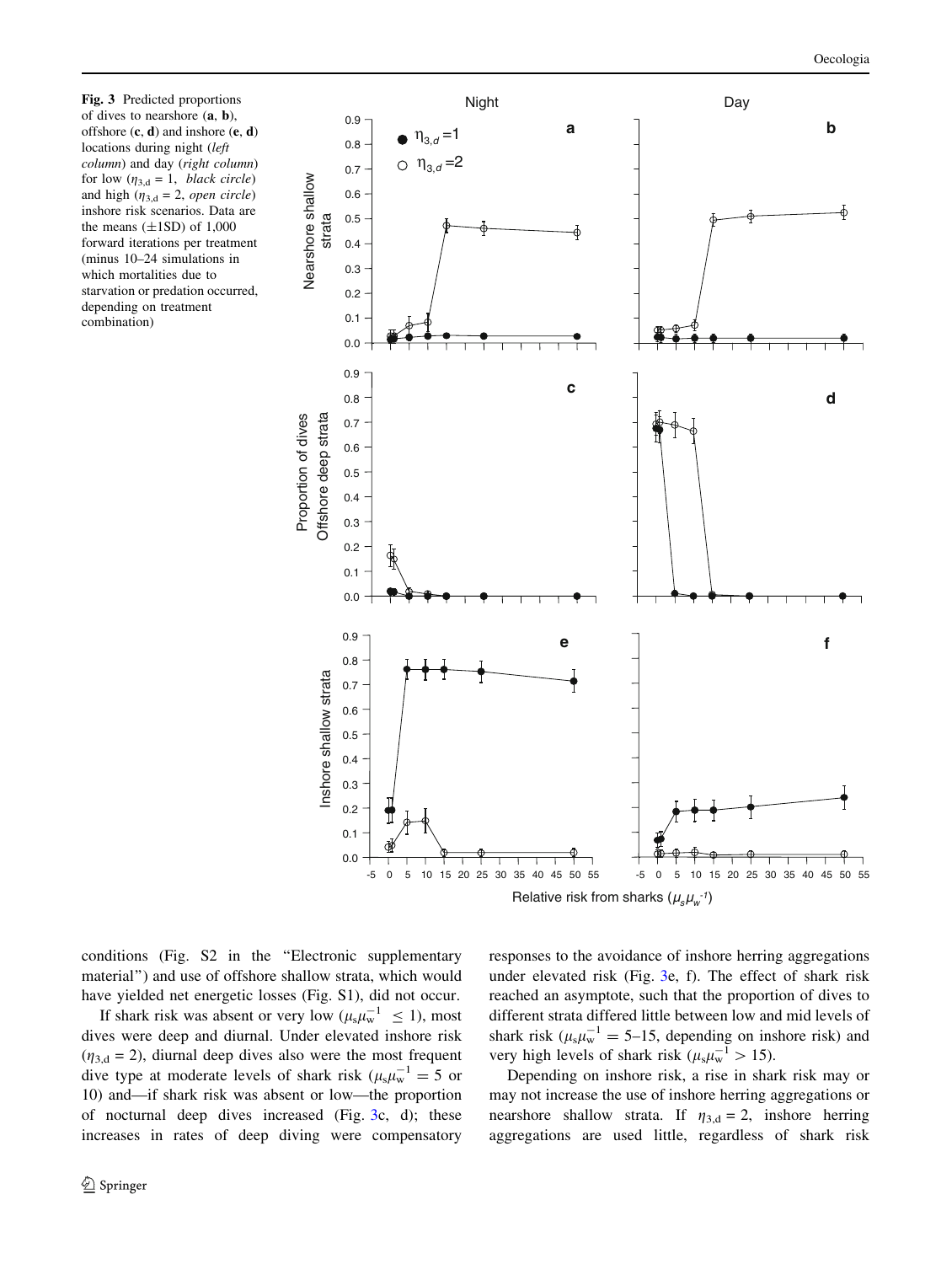(Fig. [3](#page-7-0)e, f), but use of nearshore shallow strata increases as shark risk rises as a compensatory response to concurrent avoidance of offshore deep strata and inshore herring aggregations; diel period has little influence on this rela-tionship (Fig. [3](#page-7-0)a, b). In contrast, if  $\eta_{3,d} = 1$ , nearshore shallow strata are used little, regardless of shark risk (Fig. [3](#page-7-0)a, b), and use of inshore herring aggregations which is greater at night than during the day—increases rapidly to an asymptote as shark risk rises (Fig. [3](#page-7-0)e, f).

We note that when shark risk is absent or low, the model predicts that most dives will be to offshore deep strata, even if  $\eta_{3,d} = 1$  (i.e., contrast Fig. [3d](#page-7-0), e at  $\mu_s \mu_w^{-1} = 0, 1$ ), for two reasons. First, exposure to killer whales is reduced when diving in deep strata. Second, although herring aggregations are potentially the largest energy bonanza, resources at offshore deep strata are sufficient to allow optimisation of energy gain and killer whale avoidance (Table [1](#page-3-0); also see Fig. 1a, b of Frid et al. [2007b](#page-10-0)).

Depending on the theoretical scenario, rates of predatorinflicted mortality ranged between 0.8 and 2.0%, and starvation occurred in an additional 0.1–0.5% of simulations  $(N = 1,000)$  simulations per treatment). The mean energy state of individuals surviving to the end of simulations, however, was high (mean  $\pm$  SD = 91.8  $\pm$  4.5% to 93.9  $\pm$  3.8% of the maximum attainable;  $N = 1,000$  simulations per treatment). Thus, under the current range of parameter values, energy losses resulting from avoidance of risky habitats could be compensated by increasing dive rates elsewhere.

#### Fit between model predictions and empirical data

Preliminary model selection found that theoretical scenario 12, which included elevated inshore risk ( $\eta_{3,d} = 2$ ) and a shark risk of  $\mu_s \mu_w^{-1} = 15$ , had the lowest RSS value (Table [3](#page-5-0)), as calculated from differences between predicted and observed proportions of dives (Fig. S3 in the ''Electronic supplementary material''). Small-sample unbiased Akaike information  $(AIC<sub>c</sub>)$  and Akaike weights  $W<sub>i</sub>$  confirmed that scenario 12 explained empirical data better than alternative models lacking shark and/or inshore risk parameters (Table [3](#page-5-0)). During post hoc analyses, a greater level of inshore risk ( $\eta_{3,d} = 3$ ) neither improved the fit to the data nor altered conclusions about the theoretical importance of shark risk influencing sea lion behaviour (Table S4).

In spite of being the best fit scenario for the overall behaviour of all SSLs, scenario 12 underpredicted diurnal use of mid-depth and deep strata for the three individuals that tended to be deeper divers (notably 445PW, but also 449PW and 441PW to a lesser extent: Fig. S3). Scenario 12 also overpredicted use of nearshore shallow strata for most individuals, and underpredicted use of offshore shallow strata for all individuals. The prediction that few dives would occur in inshore herring aggregations was generally consistent with the behaviour of each individual (Fig. S3).

# Discussion

Our analyses are first steps towards understanding how trade-offs between energy gain and risk of predation might influence the behaviour and fitness of juvenile SSLs in a declining population. Our inferences, which contain both the strength of general principles and the weaknesses of small sample sizes and some untested assumptions, are useful for at least two reasons. First, insufficient data dominate the science and conservation of large-scale marine systems. It is therefore unrealistic—and arguably irresponsible—to not attempt scientific interpretations and management decisions with the data at hand (Johannes [1998](#page-11-0)). Second, ''(t)he power of mathematical methods is that they let us approach apparently disparate problems with the same kind of machinery'' (Mangel [2006,](#page-11-0) p. xi). Thus, general principles provide a rigorous tool for shortlisting the most plausible drivers and fitness consequences of foraging decisions by juvenile SSLs, particularly because data on predation risk are scarce (see Mangel and Wolf [2006](#page-11-0)). To this end, we highlight both the more conclusive and the weakest aspects of our study, and suggest directions for empirical research.

Juvenile SSLs appear to manage risk from Pacific sleeper sharks by underutilising important resources in offshore deep strata, thereby incurring lost energetic opportunities. This inference, though clearly limited by our small sample of SSLs, is consistent with the behaviour of sympatric harbour seals, which appeared to also compromise access to resources by underutilising offshore deep strata (Frid et al. [2007b](#page-10-0)). It also has broader ecological implications (Heithaus et al. [2008](#page-11-0)). Pacific sleeper sharks are caught as bycatch in groundfish fisheries, and sharks in general are vulnerable to overexploitation. A decline of Pacific sleeper sharks could potentially alter behaviourally mediated trophic cascades via the spatial and diet shifts of SSLs and harbour seals responding to the release of shark intimidation. For instance, rates of pinniped-inflicted mortality could increase and decrease for pollock and herring, respectively, if sharks were to decline (Frid et al. [2008](#page-10-0)). Clearly, empirical research should look further into lethal and nonlethal interactions between pinnipeds and Pacific sleeper sharks.

Elevated risk at inshore herring aggregations, whether from adult SSLs, killer whales, or both, appears important. These results suggest that juvenile SSLs might generally forego the energy bonanza of herring aggregations in response to perceived risk. To evaluate sources of this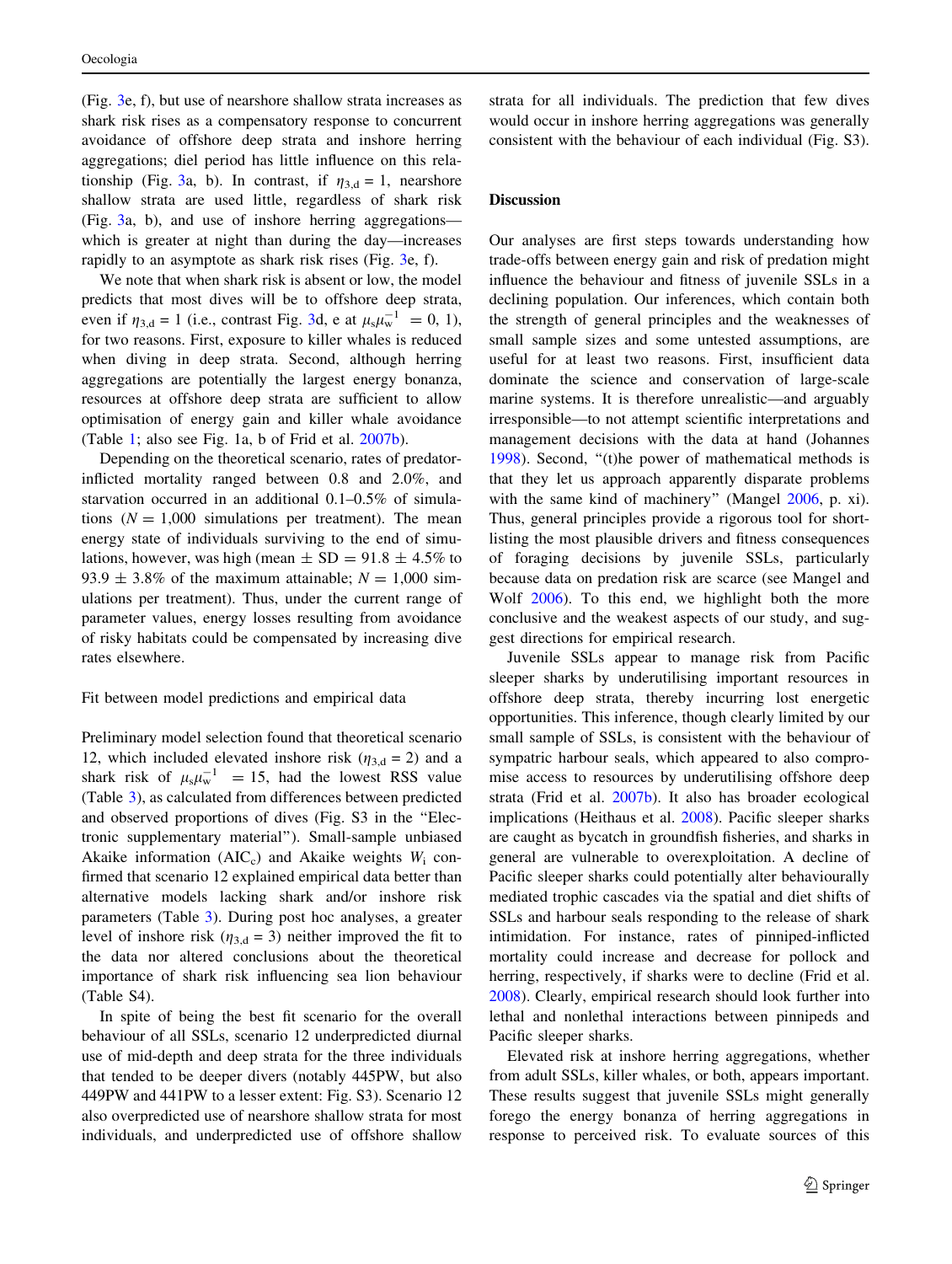potential risk, empirical research should assess spatial overlap during winter by mammal-eating killer whales and inshore herring aggregations. The possibility that risk from larger conspecifics might influence use of inshore herring aggregations by juvenile SSLs also requires further investigation, perhaps by building on the observational research of Thomas and Thorne ([2001](#page-11-0), [2003](#page-11-0)).

The extent to which clumped spatial distributions of fish (e.g. tight schooling surrounded by empty space) interact with mean fish density to determine the probability of an SSL encountering fish might be important (Eq. S4; Fig. S5). Concurrent measures of the distribution of resources, foraging locations, and rates of prey capture are needed to address this issue.

In spite of the reasonable success of the best-fit theoretical scenario in predicting use of deep strata, mid-depth strata, and inshore herring aggregations for most individuals, the model overpredicted use of nearshore shallow strata for most individuals (Fig. S3) and underpredicted use of offshore shallow strata for all individuals. These shortcomings reflect a lack of data for the parameterisation of fish availability at these locations, as adequate data were available only for inshore herring aggregations at night, offshore deep strata during the day, and mid-depth strata (Table S2). Empirical studies on the density, size, species and age–class composition of fish are needed for the location and diel period combinations for which data are lacking.

Overall, our work provides a basis for further developing and testing the hypothesis that predation risk and resource distributions combine synergistically to affect foraging decisions by juvenile SSLs. This framework could be relevant to demographic analyses of the population decline. For instance, resource scarcity—induced by fisheries, long-term oceanographic cycles or both (Trites et al. [2007\)](#page-11-0)—might limit the scope of antipredator behaviour, thereby increasing predation rates (Frid et al. [2006](#page-10-0)). We briefly illustrate this point with computer simulations contrasting theoretical scenario 12 (which had the best fit to empirical data: Table [3](#page-5-0)) under baseline levels of herring density (Table [1\)](#page-3-0) against a 90% decline of herring density (see the ''Electronic supplementary material''), which approximates a recently documented decline (Thomas and Thorne [2003\)](#page-11-0). Herring scarcity greatly increased the proportion of deep dives while greatly decreasing the proportion of dives in nearshore shallow strata; the proportion of dives in inshore herring aggregations increased also (Fig. 4a). These changes in the spatial distribution of foraging effort caused predator-inflicted mortality rates to increase from 1.7% under baseline conditions to 2.9% under herring scarcity  $(N = 1,000)$  per treatment). The spatial distribution of predation events mirrored the habitat shifts. Under baseline conditions, predation rates were



Fig. 4 Predicted effect of a 90% decline in herring density on a the mean  $(\pm SD)$  proportion of foraging dives to three principal foraging locations (nearshore, offshore deep, and inshore) and on b predatorinflicted mortality rates while foraging at these locations or while at the surface during travel or rest  $(N = 1,000)$  forward iterations per treatment, but a excludes simulations in which mortalities occurred). The "baseline" resource level is that described in Table [1](#page-3-0) and Fig. S1; the "Electronic supplementary material" details the 90% herring decline. Predation risk was set at the conditions of theoretical scenario 12 (Table [3\)](#page-5-0)

highest at nearshore shallow strata, where killer whales were the main predator. Under herring scarcity, however, predation rates were highest in offshore deep strata, where sharks were the main predator (Fig. 4b).

These predictions are consistent with a body of work supporting the framework that synergistic interactions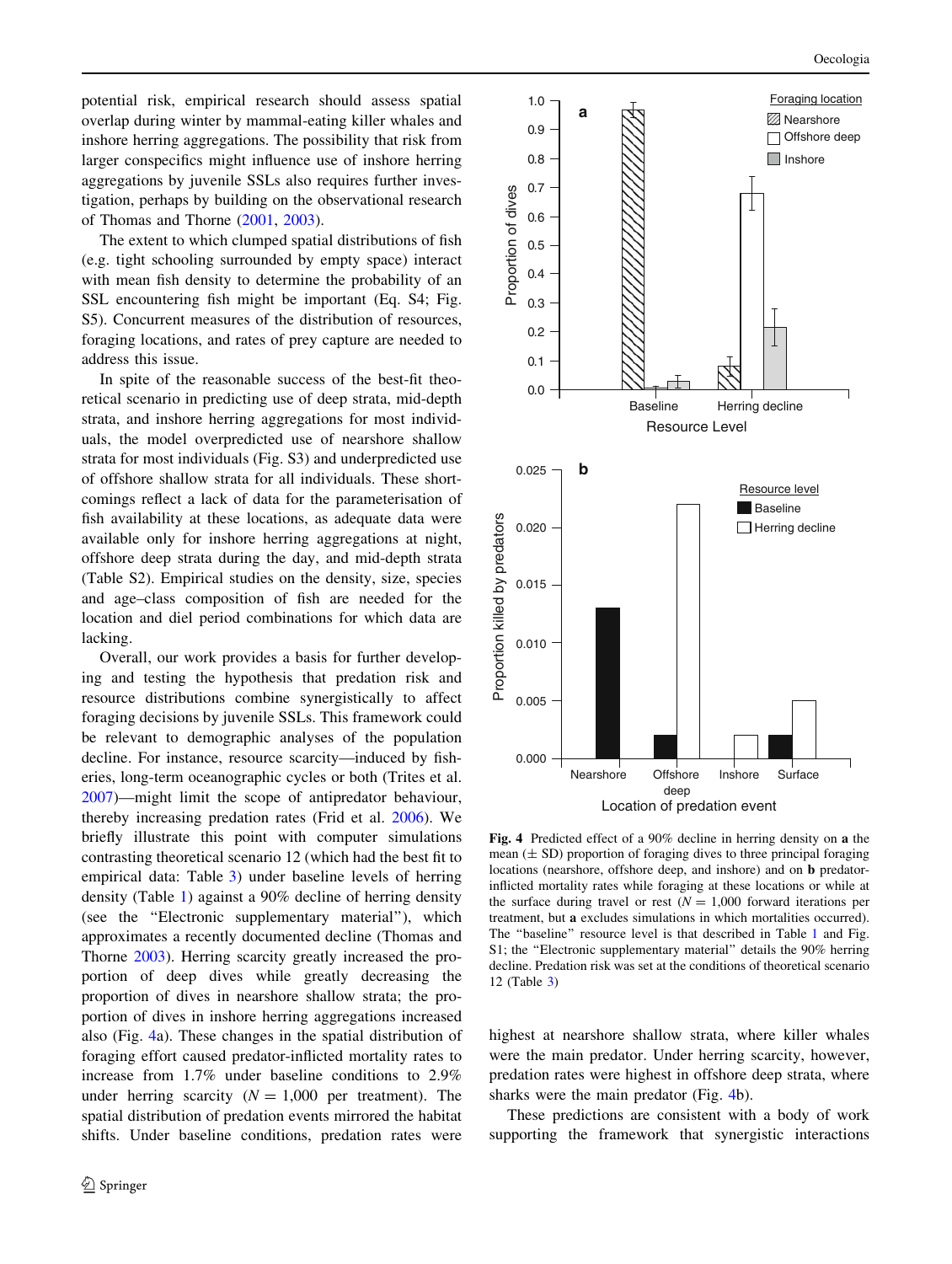<span id="page-10-0"></span>between resources and predators influence population processes (e.g. McNamara and Houston [1987](#page-11-0)). In an elegant experiment, for instance, Anholt and Werner (1995) exposed tadpoles to predatory dragonfly larvae and manipulated resource levels. A 22% decline in food density resulted in 1.5-fold increases in the tadpoles' activity levels and movement rates, and the increased exposure raised their predation rates by 60%, despite predator densities remaining constant. Field studies of vertebrate systems amenable to experimentation (e.g. Krebs et al. [1995](#page-11-0); Biro et al. 2003; Zanette et al. [2003\)](#page-11-0) or with access to long-term correlative data sets (e.g. Sinclair and Arcese [1995\)](#page-11-0) also demonstrated synergistic effects of resources and predators on population processes. For instance, the interactive effect on song bird reproductive success of relaxed predation risk and supplementary food was almost twice as large as the additive effect of the two factors (Zanette et al. [2003](#page-11-0)).

Hypotheses on the decline of SSLs have recently begun to incorporate these concepts, but only incipiently. An ECOSIM model suggested that killer whale predation on SSLs in southeast Alaska would increase if feeding time increased under resource scarcity (Guénette et al. 2006). Although ECOSIM models have the advantage of including large numbers of species, they also treat feeding time and antipredator behaviour (i.e. activity reduction) as fixed parameters (Guénette et al. 2006). The exclusion of adaptive decision-making could limit their predictive power. A recent analysis of bottom-up effects on the SSL decline mentions the possibility that "(d)ecreased prey availability could potentially have increased foraging times and thus the risk of predation'' (Trites et al. [2007,](#page-11-0) p. 50), yet provides neither analyses nor a theoretical context. Other analyses build a case for concurrent effects of resource scarcity, predation, and competition, but their focus is on the independent effects of these factors (Guénette et al. 2006; Wolf et al. [2006\)](#page-11-0). These nascent discussions are important but need to go farther (Heithaus et al. [2008](#page-11-0)). Also relevant to the behaviour and conservation of SSLs is the theoretical plausibility that increased predation risk might create functional resource scarcity without any resources actually declining (Lima and Dill [1990;](#page-11-0) Wirsing et al. [2008\)](#page-11-0).

Testing predictions that incorporate the influence of adaptive decision-making on population parameters will be difficult. Measuring individual reproductive rates, sequential changes in body condition, and cause and location of mortality is quite doable in some systems (e.g. Krebs et al. [1995;](#page-11-0) Zanette et al. [2003](#page-11-0)), but difficult to near-impossible for northeast Pacific pinnipeds. Immeasurability, however, is unrelated to the potential importance of a process. In the context of empirical limitations and today's conservation crises, our study is one example of how the greater the dearth of system-specific data, the greater the need to apply general principles of behavioural ecology toward the

understanding and management of large-scale marine systems (Mangel and Wolf [2006;](#page-11-0) Frid et al. 2008; Heithaus et al. [2008\)](#page-11-0).

Acknowledgments Theoretical research and writing were funded by award NA04NMF4390161 from the National Marine Fisheries Service to RE Thorne. NOAA-Fisheries Steller Sea Lion Research Initiative Grant #NA17FX1414 to J. Burns funded the fieldwork, which was authorized by the University of Alaska Anchorage Institutional Animal Care and Use Committee and US Marine Mammal Protection Act permits 782–1532 and 358–1564. Bill Lee assisted with the spatial analysis, and Volker Deecke, Ari Shapiro and Patrick Miller generously allowed the use of their unpublished data on killer whales. We are greatly indebted to Marc Mangel for theoretical guidance and comments on an earlier draft. Special thanks extend to Dave Rosen and Dom Tollit for advice on the parameterisation of physiological variables, and to Volker Deecke for advice on killer whale biology. Nick Wolfe contributed to the development of theoretical ideas and Wendy Palen and Michelle Paddack provided other feedback. Comments by three anonymous referees led to a muchimproved revision. AF acknowledges the work of Van Jones for influential subtext when it was most needed.

#### References

- Anholt BR, Werner EE (1995) Interactions between food availability and predation mortality mediated by adaptive behavior. Ecology 76:2230–2234
- Argos/CLS (2000) User's manual. Argos/CLS, Toulouse
- Ben-David M, Titus K, Beier L (2004) Consumption of salmon by Alaskan brown bears: a trade-off between nutritional requirements and the risk of infanticide? Oecologia 138:465–474
- Biro PA, Post JR, Parkinson EA (2003) From individuals to populations: prey fish risk-taking mediates mortality in wholesystem experiments. Ecology 84:2419–2431
- Briggs H (2005) Characterizing the winter movements and diving behavior of subadult steller sea lions (Eumetopias jubatus) in the northcentral Gulf of Alaska. Thesis, Texas A&M University, College Station
- Clark CW, Mangel M (2000) Dynamic state variable models in ecology. Oxford University Press, New York
- Fedak MA, Lovell P, Grant SM (2001) Two approaches to compressing and interpreting time-depth information as collected by time-depth recorders and satellite-linked data recorders. Mar Mamm Sci 17:94–110
- Frid A, Baker GG, Dill LM (2006) Do resource declines increase predation rates on North Pacific harbor seals? A behavior-based plausibility model. Mar Ecol Prog Ser 312:265–275
- Frid A, Heithaus M, Dill L (2007a) Dangerous dive cycles and the proverbial ostrich. Oikos 116:893–902
- Frid A, Dill LM, Thorne RE, Blundell GM (2007b) Inferring prey perception of relative danger in large-scale marine systems. Evol Ecol Res 9:635–649
- Frid A, Baker GG, Dill LM (2008) Do shark declines create fearreleased systems? Oikos 117:191–201
- Gende S, Sigler MF (2006) Persistence of forage fish ''hot spots'' and its association with foraging Steller sea lions (Eumetopias jubatus) in southeast Alaska. Deep-Sea Res II 53:432–441
- Guénette S, Heymans S, Christensen V, Trites A (2006) Ecosystem models show combined effects of fishing, predation, competition, and ocean productivity on Steller sea lions (Eumetopias jubatus) in Alaska. Can J Fish Aquat Sci 63:2495–2517